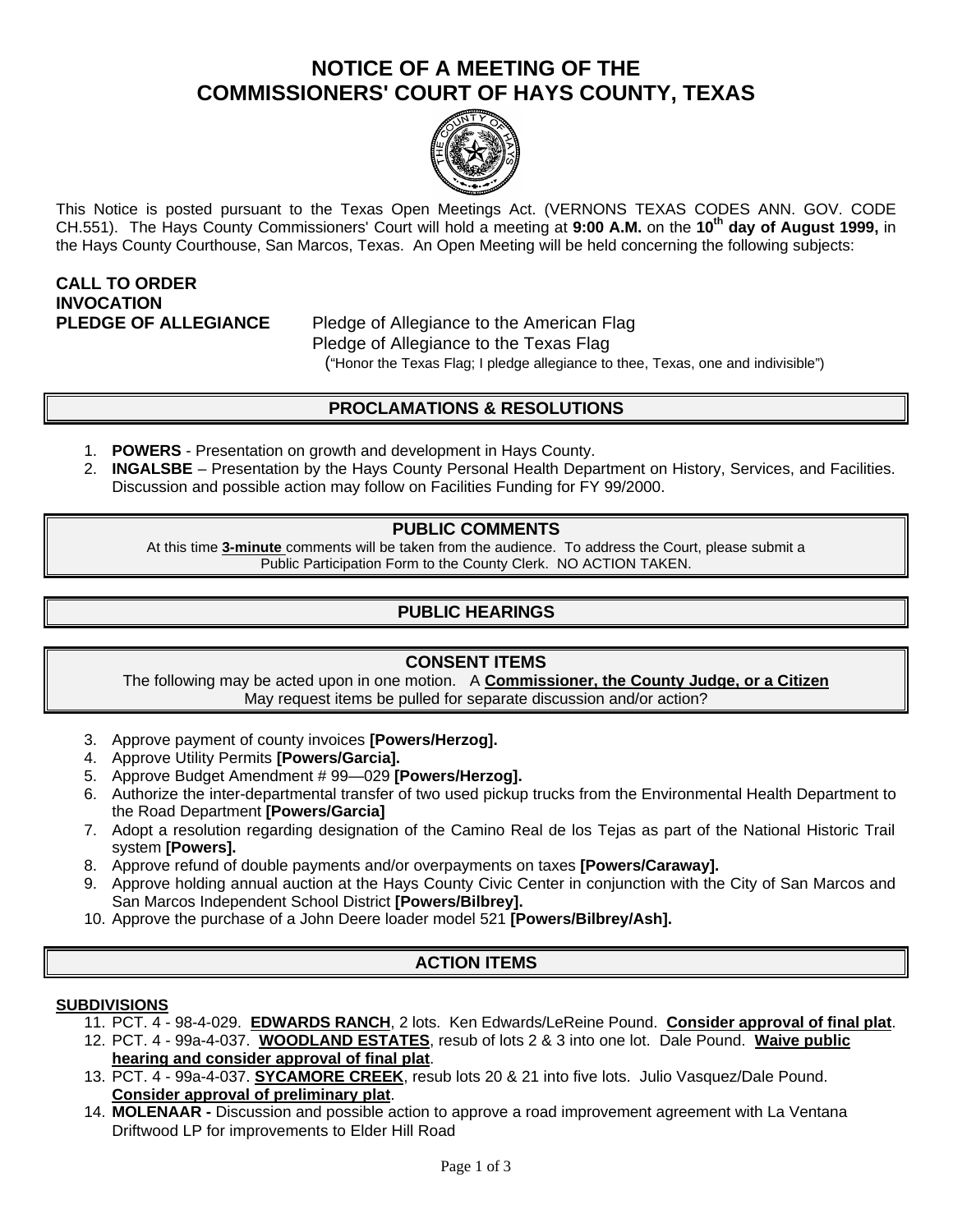### **ROADS**

- 15. **CARTER** Discussion with possible action to make restitution to Jack Hadsell by deeding to him excess R.O.W. in front of his entrance and former county road frontage.
- 16. **MOLENAAR**  [Bilbrey/Garcia] Discussion and possible action to award the Hays County Road Improvements Project/County Road 222/225 contract to Asphalt Paving Company of Austin, Inc.

#### **GRANTS**

17. **POWERS** – [Montague/Salmon] Discussion and possible action to authorize the County Judge to accept a grant from the State Criminal Assistance Program and to execute a contract for \$17,555.

#### **COMMITTEE REPORTS & CHARGES**

#### **MISC. ITEMS**

- 18. **POWERS** [Wenk/Richey] Discussion with possible action to Regrade Victim's Assistance Administrator to a grade 24.
- 19. **MOLENAAR**  Discussion with possible action on purchasing fleet vehicles early.
- 20. **MOLENAAR**  Discussion with possible action on Security for Courthouse and Courthouse parking.
- 21. **CARTER**  Discussion and possible action to reallocate funds in parks maintenance line item for park fence, repairs, and materials as needed.
- 22. **CARTER**  Discussion and possible action to amend Hays County Parks Regulations Ordinance.

**STAFF REPORTS:** County staff may report to the Court regarding ongoing issues. NO ACTION

### **WORKSHOP SESSION**

23. **POWERS** – [Herzog] FY2000 Budget Workshop. Discussion and Action on particular budget line items may follow.

#### **EXECUTIVE SESSION**

Pursuant to Chapter 551 of the Government Code, the Court may meet in CLOSED executive session to discuss the following items. **Discussion and Action in open session may follow.**

#### **ADJOURNMENT**

Posted at 1:00 o'clock P.M. on the 6<sup>th</sup> day of **August 1999**.

# **COMMISSIONERS' COURT H A Y S COUNTY, TEXAS**

## **CLERK OF THE COURT**

**\_\_\_\_\_\_\_\_\_\_\_\_\_\_\_\_\_\_\_\_\_\_\_\_\_\_\_\_\_\_\_\_**

**Persons with disabilities who plan to attend this meeting and who may need auxiliary aids of services such as interpreters for persons who are deaf or hearing impaired; readers; or large print are requested to contact the Hays County Judge's Office at (512) 393-2205 two (2) work days prior to the meeting so that appropriate arrangements can be made. Braille is not available.**